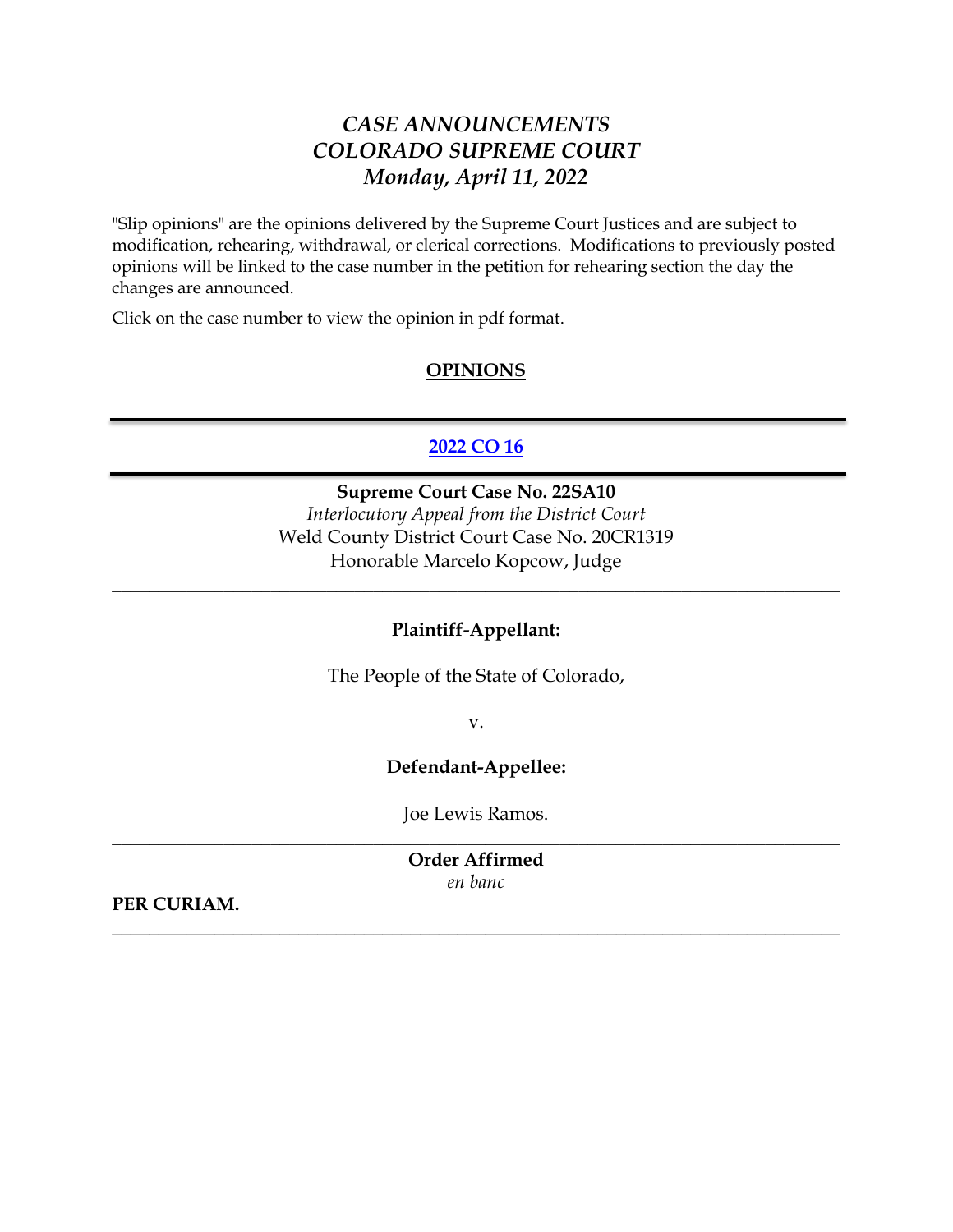# *COLORADO SUPREME COURT CASE ANNOUNCEMENTS* -------------------------------------------------------------------------------------------------------------------

# **[2022 CO 17](https://www.courts.state.co.us/userfiles/file/Court_Probation/Supreme_Court/Opinions/2021/21SC62.pdf)**

**Supreme Court Case No. 21SC62** *Certiorari to the Colorado Court of Appeals* Court of Appeals Case No. 19CA1816

# **In re the Marriage of**

#### **Petitioner:**

Robert J. Mack,

and

# **Respondent:**

Deborah B. Mack.

#### **Judgment Affirmed** *en banc*

**CHIEF JUSTICE BOATRIGHT** delivered the Opinion of the Court, in which **JUSTICE MÁRQUEZ**, **JUSTICE HOOD, JUSTICE GABRIEL, JUSTICE HART, JUSTICE SAMOUR**, and **JUSTICE BERKENKOTTER** joined.

\_\_\_\_\_\_\_\_\_\_\_\_\_\_\_\_\_\_\_\_\_\_\_\_\_\_\_\_\_\_\_\_\_\_\_\_\_\_\_\_\_\_\_\_\_\_\_\_\_\_\_\_\_\_\_\_\_\_\_\_\_\_\_\_\_\_\_\_\_\_\_\_\_\_\_\_\_\_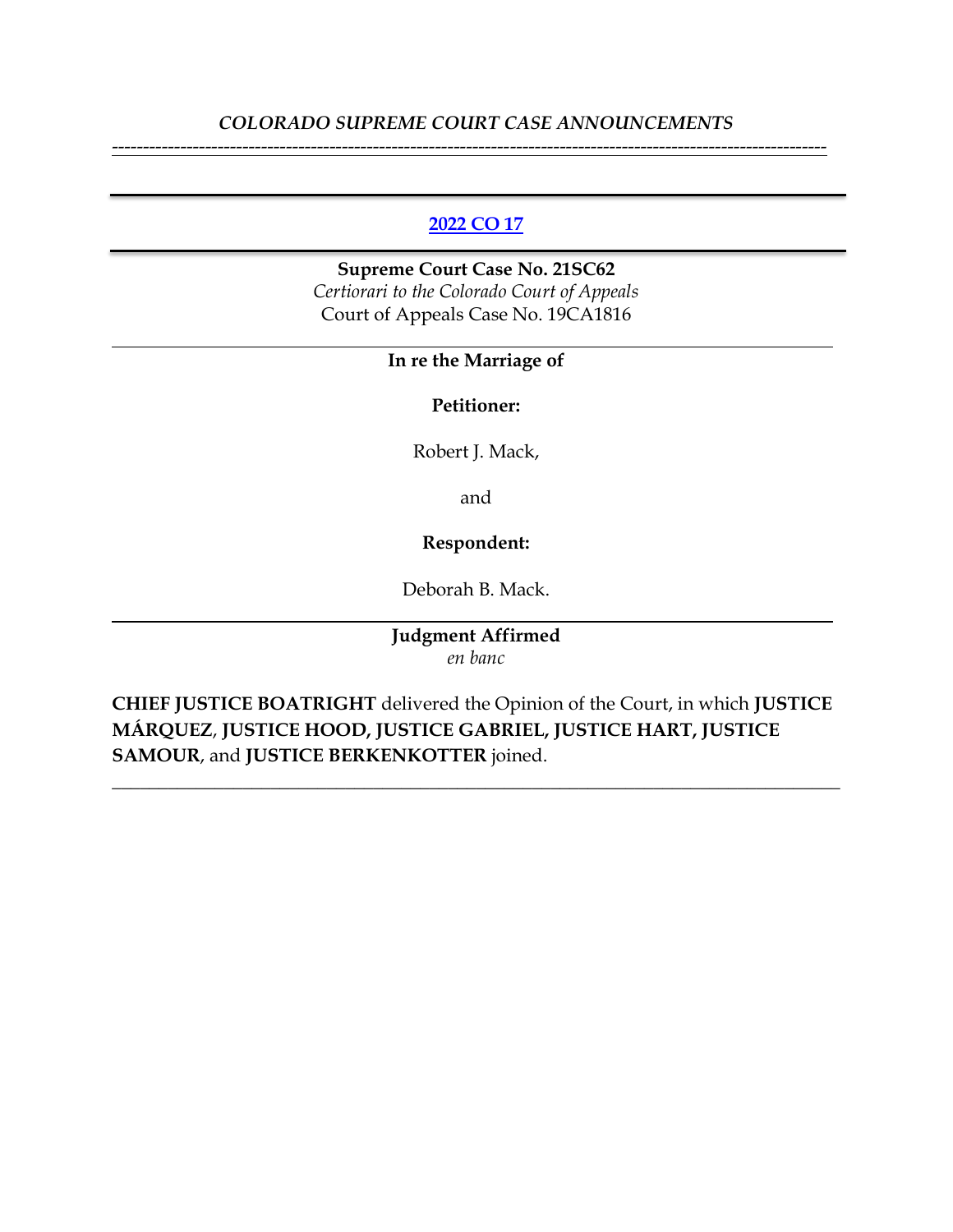# *COLORADO SUPREME COURT CASE ANNOUNCEMENTS* -------------------------------------------------------------------------------------------------------------------

# **[2022 CO 18](https://www.courts.state.co.us/userfiles/file/Court_Probation/Supreme_Court/Opinions/2021/21SC232.pdf)**

**Supreme Court Case No. 21SC232** *Certiorari to the Colorado Court of Appeals* Court of Appeals Case No. 20CA170

### **Petitioner:**

Arapahoe County Department of Human Services,

v.

# **Respondents:**

Monica Velarde and Michael Moore.

**Judgment Reversed** *en banc*

**JUSTICE SAMOUR** delivered the Opinion of the Court, in which **CHIEF JUSTICE BOATRIGHT**, **JUSTICE MÁRQUEZ**, **JUSTICE HOOD**, **JUSTICE GABRIEL**, **JUSTICE HART**, and **JUSTICE BERKENKOTTER** joined.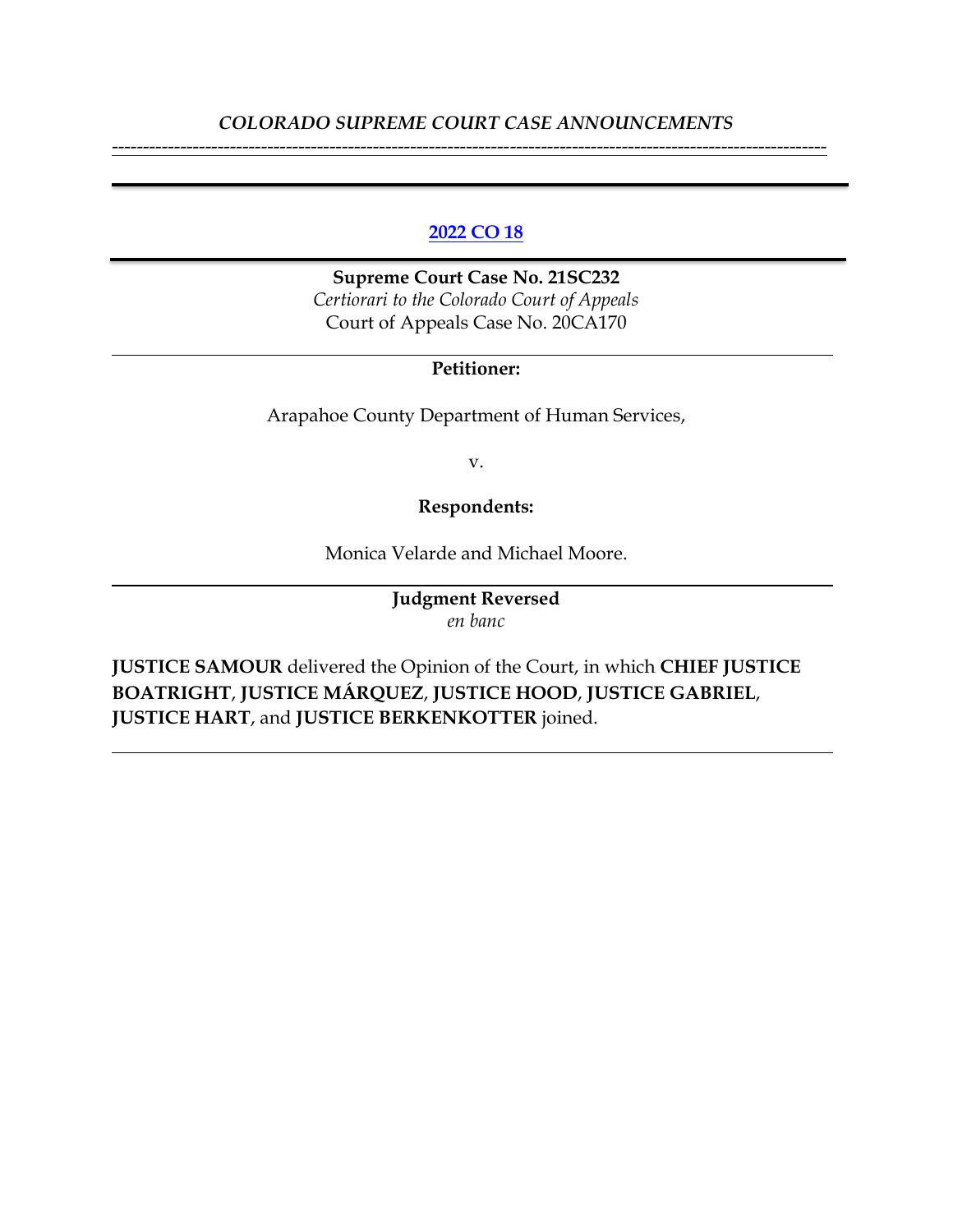#### ------------------------------------------------------------------------------------------------------------------- **PETITIONS FOR REHEARING**

# **[2022 CO 13M](https://www.courts.state.co.us/userfiles/file/Court_Probation/Supreme_Court/Opinions/2021/21SC6.pdf)**

**Supreme Court Case No. 21SC6** *Certiorari to the Colorado Court of Appeals* Court of Appeals Case No. 19CA546

### **Petitioner:**

Saul Cisneros,

v.

# **Respondent:**

Bill Elder, in his official capacity as Sheriff of El Paso County, Colorado.

**Opinion modified, and as modified, Petition for Rehearing DENIED. EN BANC.**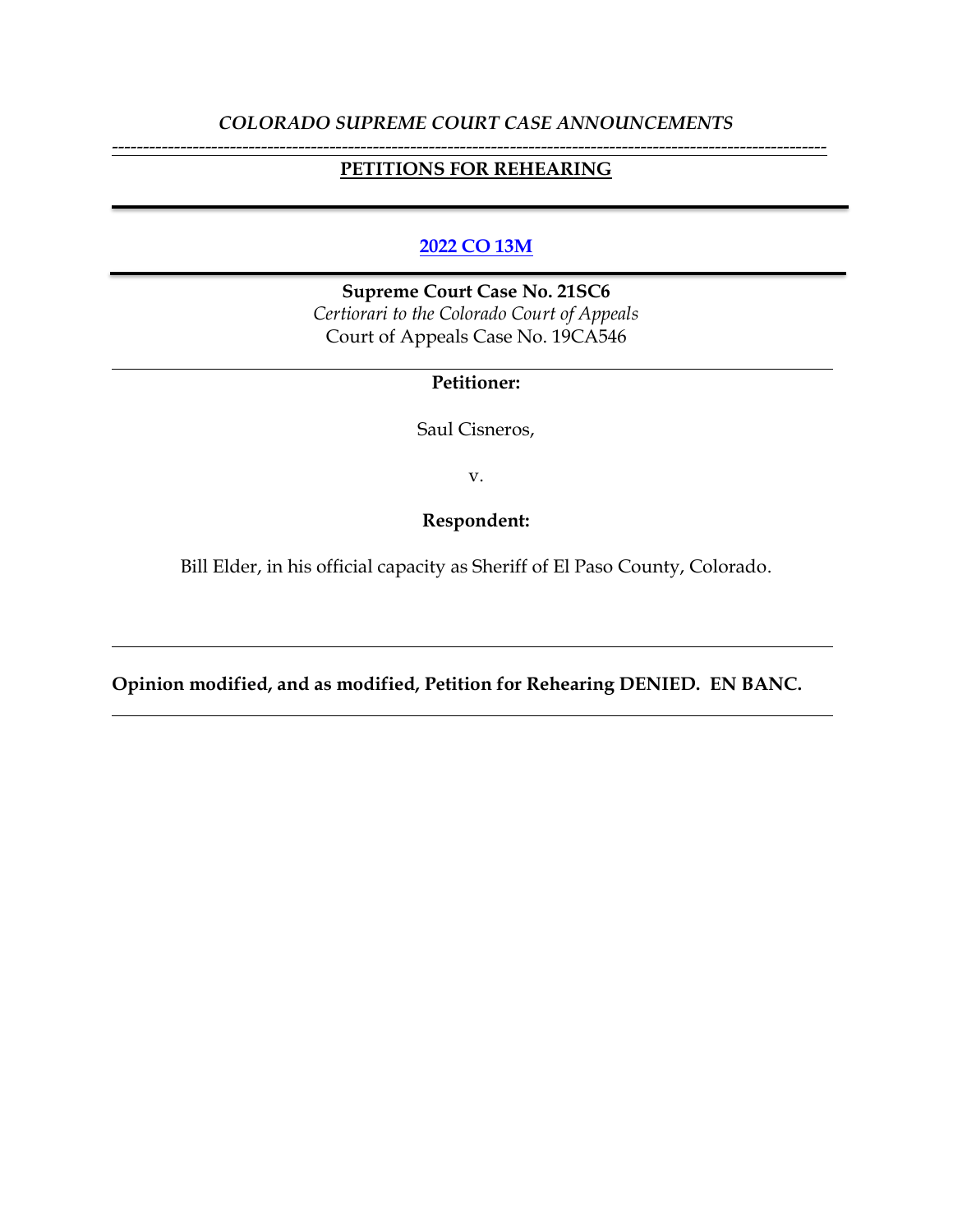# *COLORADO SUPREME COURT CASE ANNOUNCEMENTS* -------------------------------------------------------------------------------------------------------------------

# **2022 CO 14**

**Supreme Court Case No. 21SA308** *Original Proceeding Pursuant to C.A.R. 21* Weld County District Court Case Nos. 15CR74, 16CR671, 18CR273 & 18CR686 Honorable Timothy G. Kerns, Judge

#### **In Re Plaintiff:**

The People of the State of Colorado,

v.

# **Defendant:**

Jared Cortes-Gonzalez.

Petition for Rehearing DENIED. EN BANC.

# **RULE CHANGE**

#### **[RULE CHANGE 2022\(07\)](https://www.courts.state.co.us/userfiles/file/Court_Probation/Supreme_Court/Rule_Changes/2022/Rule%20Change%202022(07).pdf)**

THE COLORADO RULES FOR CIVIL INFRACTIONS Chapter 29.9 Rules 1, 2, 3, 4, 5, 6, 7, 8, 9, 10, 11, 12, 13, 13.5, 14, 15, 16, 17, and 18; Forms A and B Amended and Adopted by the Court, En Banc, April 7, 2022, effective immediately.

# **ORIGINAL PROCEEDINGS**

---------------------------------------------------------------------------------------------------------------------

[22SA73 In Re In the interest of A.C.](https://www.courts.state.co.us/Courts/Supreme_Court/Proceedings/Index.cfm) Order to Show Cause issued April 1, 2022

[22SA71 In Re In the interest of A.S.M.](https://www.courts.state.co.us/Courts/Supreme_Court/Proceedings/Index.cfm) Order to Show Cause issued April 4, 2022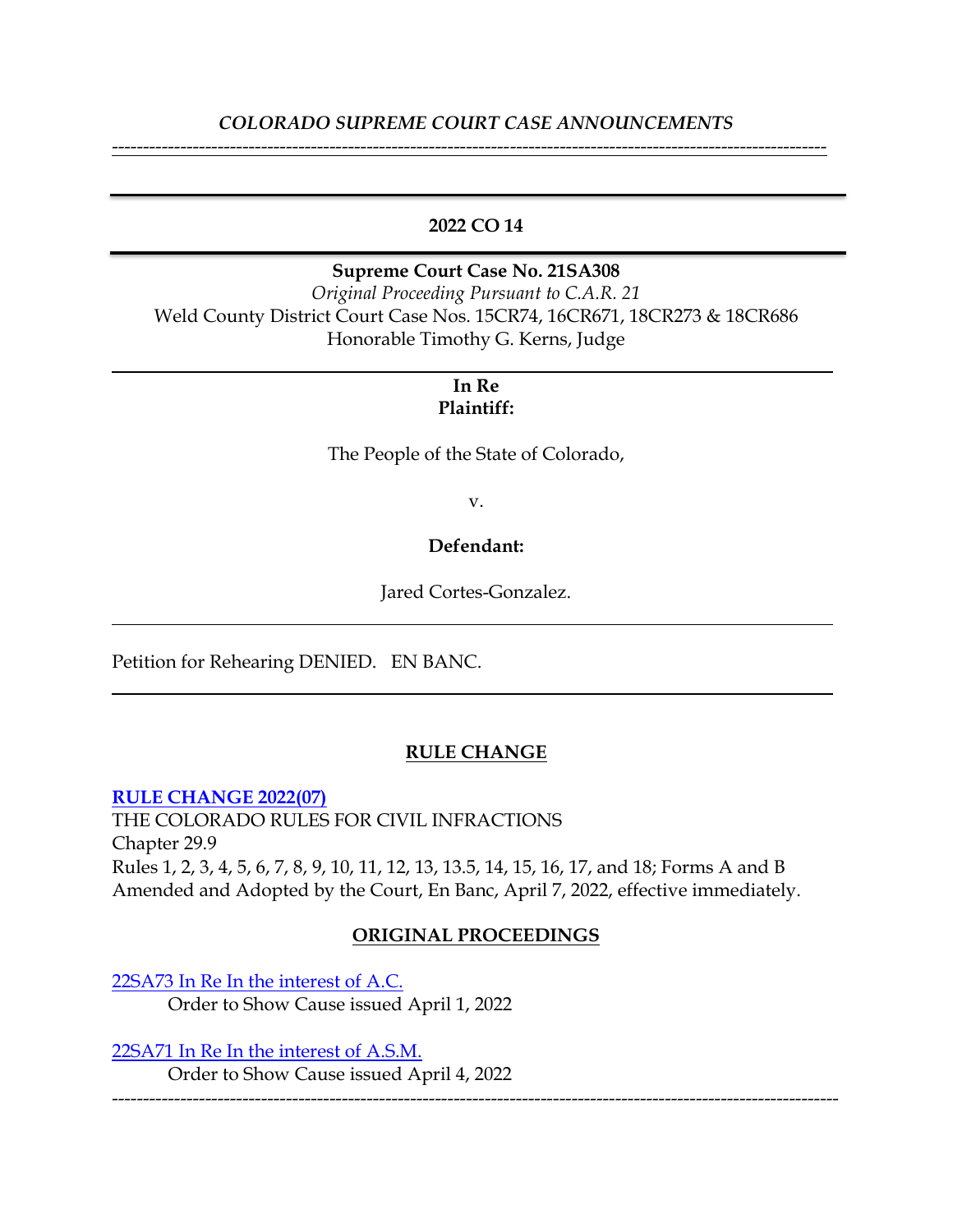-------------------------------------------------------------------------------------------------------------------

**GRANTED PETITIONS FOR WRIT OF CERTIORARI**

**No. 20SC338, Court of Appeals Case No. 17CA1126 Petitioner:** Kenneth G. Benally, v. **Respondent:** The People of the State of Colorado.

Petition for Writ of Certiorari GRANTED. The judgment of the Colorado Court of Appeals is vacated, and the case is remanded to the Colorado Court of Appeals for reconsideration in light of *Tibbels v. People*, 20SC22, 2022 CO 1. EN BANC.

--------------------------------------------------------------------------------------------------------------------- **No. 21SC473, Court of Appeals Case No. 17CA1911 Petitioner:** Rafael Aguilar Garcia, **v. Respondent:** The People of the State of Colorado.

Petition for Writ of Certiorari GRANTED. EN BANC.

[REFRAMED] Whether section 18-1-303, C.R.S. (2021), barred the defendant's prosecution for a Colorado offense after he was prosecuted in Mexico for his conduct in Colorado.

[REFRAMED] Whether double jeopardy barred the defendant's second prosecution because the dual sovereignty doctrine did not apply.

---------------------------------------------------------------------------------------------------------------------

DENIED AS TO ALL OTHER ISSUES.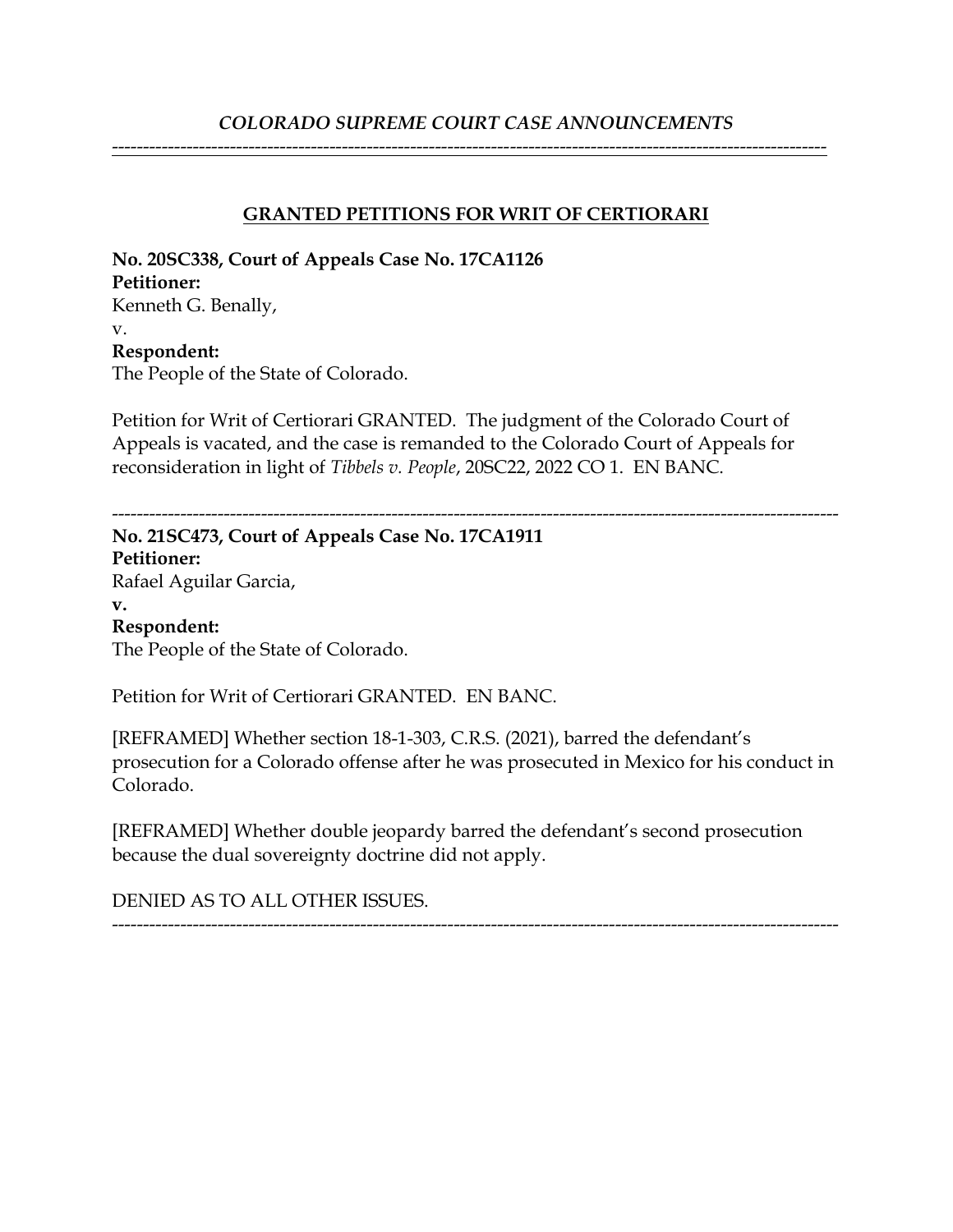------------------------------------------------------------------------------------------------------------------- **No. 21SC512, Court of Appeals Case No. 20CA81 Petitioner:** Jose Luis Dominguez,

# **v.**

#### **Respondent:**

The People of the State of Colorado.

Petition for Writ of Certiorari GRANTED. EN BANC.

Whether a defendant is eligible for probation under the probation eligibility statute, section 18-1.3-201(2.5)(b)(I)-(XII), C.R.S. (2021), if he has never been convicted of one of the statute's enumerated Colorado felonies.

Whether, if foreign convictions satisfy the enumerated-offense requirement of the probation eligibility statute, the foreign offense can be broader than the enumerated Colorado offense.

---------------------------------------------------------------------------------------------------------------------

**No. 21SC662, Court of Appeals Case No. 14CA1446 Petitioner:**  Timothy John Kennedy, v. **Respondent:** 

The People of the State of Colorado.

Petition for Writ of Certiorari GRANTED. EN BANC.

[REFRAMED] Whether a trial judge may depart from Rule 31(d) and ask additional questions if a juror's response to the polling is equivocal, ambiguous, or otherwise unclear, and if so, whether the judge's questions must be neutral.

[REFRAMED] Whether, under *Wend v. People*, 235 P.3d 1089, 1096 (Colo. 2010), plain error occurs at closing argument where a prosecutor inaccurately states that the record includes key eyewitness testimony.

[REFRAMED] Whether there is reversible error under *Salas v. People*, 493 P.32d 1356 (1972) when a witness reveals that a jury convicted the defendant of the same crime in a prior proceeding.

---------------------------------------------------------------------------------------------------------------------

DENIED AS TO ALL OTHER ISSUES.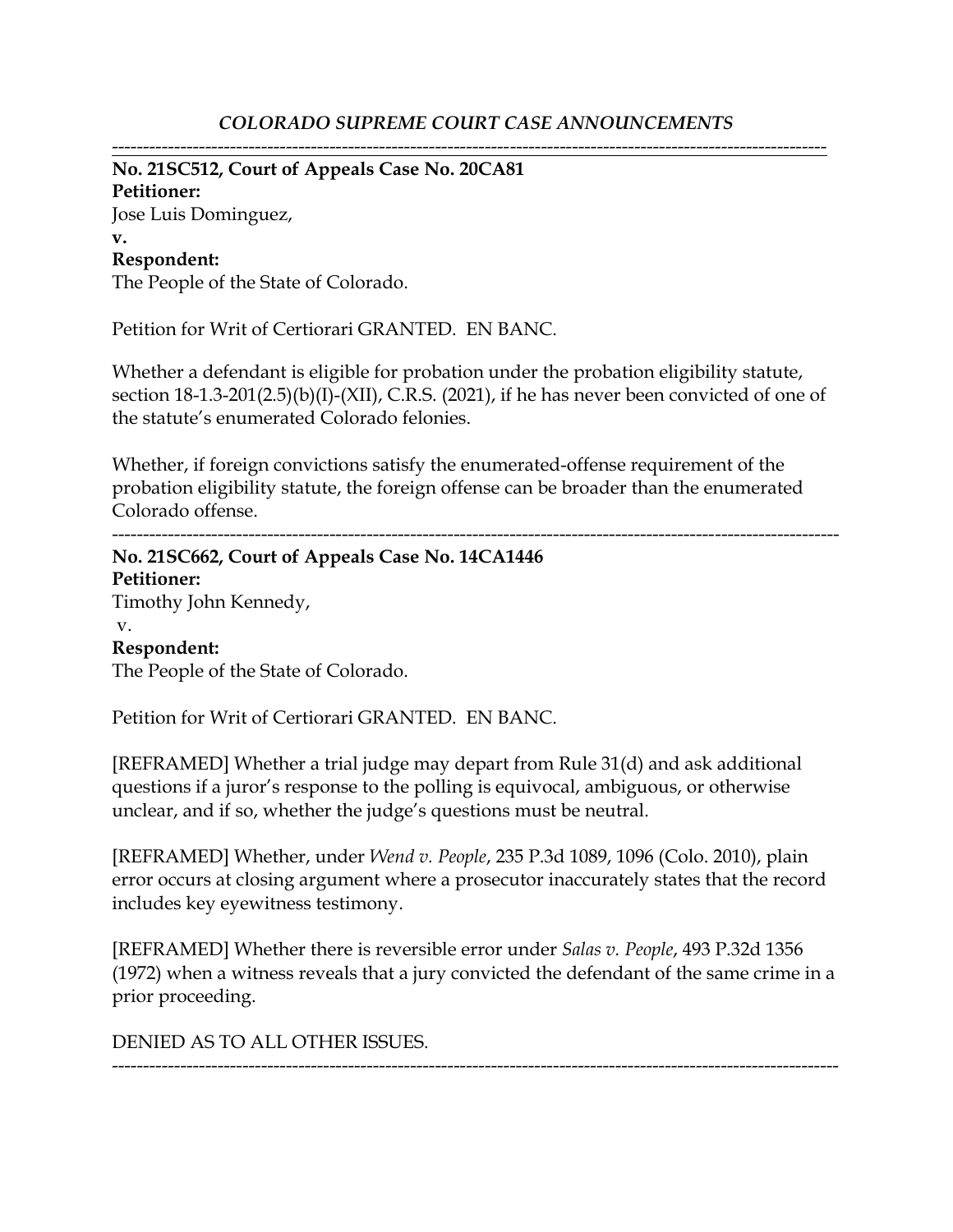-------------------------------------------------------------------------------------------------------------------

**No. 21SC898, Court of Appeals Case No. 18CA1372 Petitioner:** Anthony Joseph Ianne, v.

# **Respondent:**

The People of the State of Colorado.

Petition for Writ of Certiorari GRANTED. The judgment of the Colorado Court of Appeals is vacated, and the case is remanded to the Colorado Court of Appeals for reconsideration in light of *Rojas v. People*, 20SC399, 2022 CO 8. EN BANC.

---------------------------------------------------------------------------------------------------------------------

# **DENIED PETITIONS FOR WRIT OF CERTIORARI**

#### **No. 21SC540, Court of Appeals Case No. 21CA55 Petitioners:**

Above the Clouds Enterprises, Inc. d/b/a Historic Triple B Ranch; Stand Firm LLP;

Aspen Ridge View, LLLP; Bluebonnet Bell, LLLP; Casa Del Alamo, LLLP; Drinkwater Ridge, LLLP; Eagles Nest, LLLP; Elk Ridge View, LLLP; TD and B Corner, LLLP; and Wrangler's Ridge, LLLP;

v.

# **Respondent:**

Jay A. Baker.

Petition for Writ of Certiorari DENIED. EN BANC.

# **No. 21SC550, Court of Appeals Case No. 19CA1849**

# **Petitioners:**

Wal-Mart Store, Inc., No. 1231; Sam's West, Inc., No. 4745; and Wal-Mart Store, Inc., No. 4747,

---------------------------------------------------------------------------------------------------------------------

---------------------------------------------------------------------------------------------------------------------

v.

# **Respondents:**

Adams County Board of Equalization and the Board of Assessment Appeals.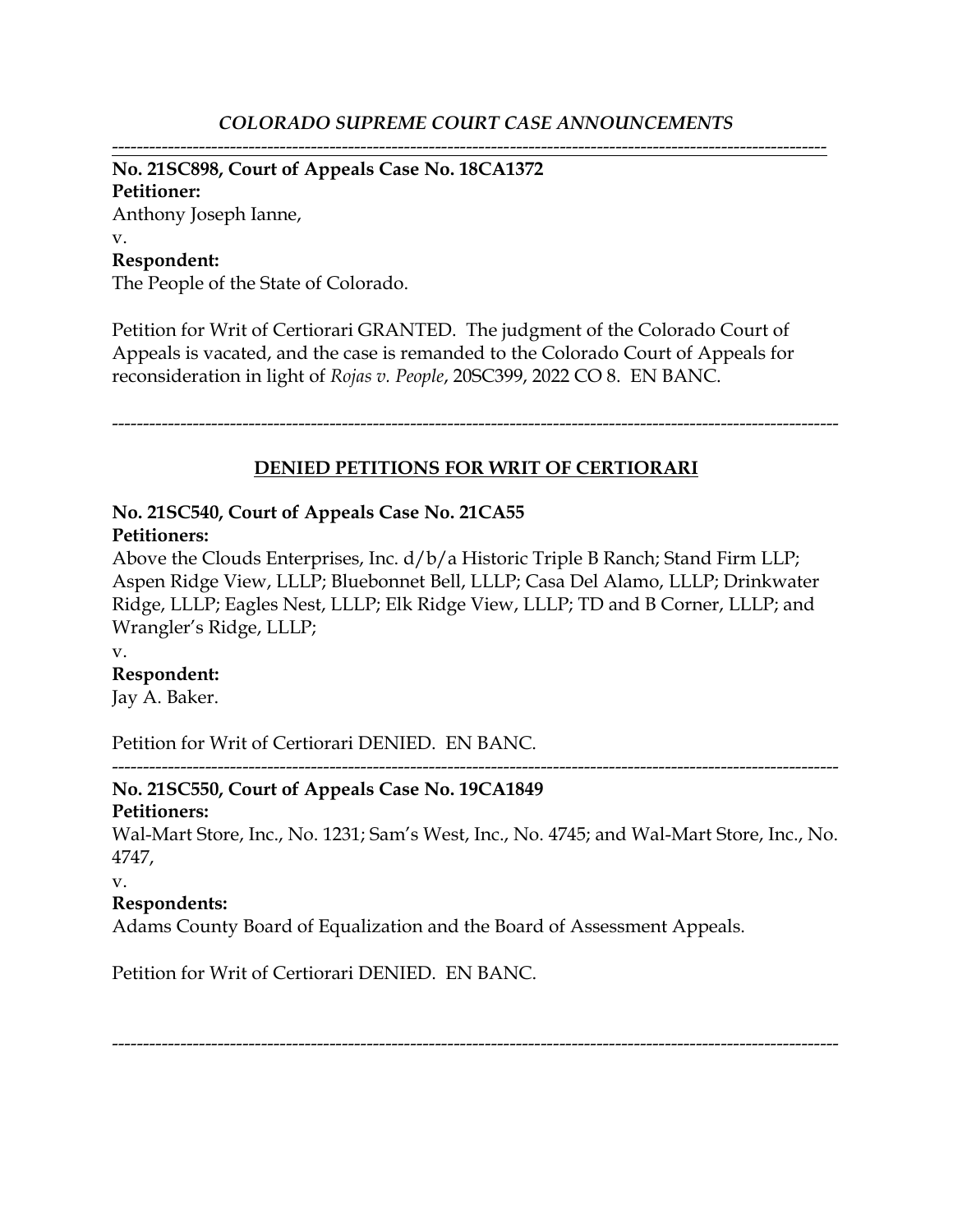-------------------------------------------------------------------------------------------------------------------

#### **No. 21SC587, Court of Appeals Case No. 18CA2424**

#### **Petitioner:**

The People of the State of Colorado, **v. Respondent:**

Joseph Alan Yost.

Petition for Writ of Certiorari DENIED. EN BANC. ---------------------------------------------------------------------------------------------------------------------

# **No. 21SC634, Court of Appeals Case No. 18CA776**

**Petitioner:** The People of the State of Colorado, v. **Respondent:** David Alberto Garcia.

Petition for Writ of Certiorari DENIED. EN BANC.

---------------------------------------------------------------------------------------------------------------------

#### **No. 21SC650, Court of Appeals Case No. 17CA1465 Petitioner:**

Billy Raymond Counterman,

#### v.

#### **Respondent:**

The People of the State of Colorado.

Petition for Writ of Certiorari DENIED. EN BANC.

---------------------------------------------------------------------------------------------------------------------

---------------------------------------------------------------------------------------------------------------------

# **No. 21SC655, Court of Appeals Case No. 19CA1394 Petitioner:** Fayanne Morosini, v. **Respondent:** The People of the State of Colorado.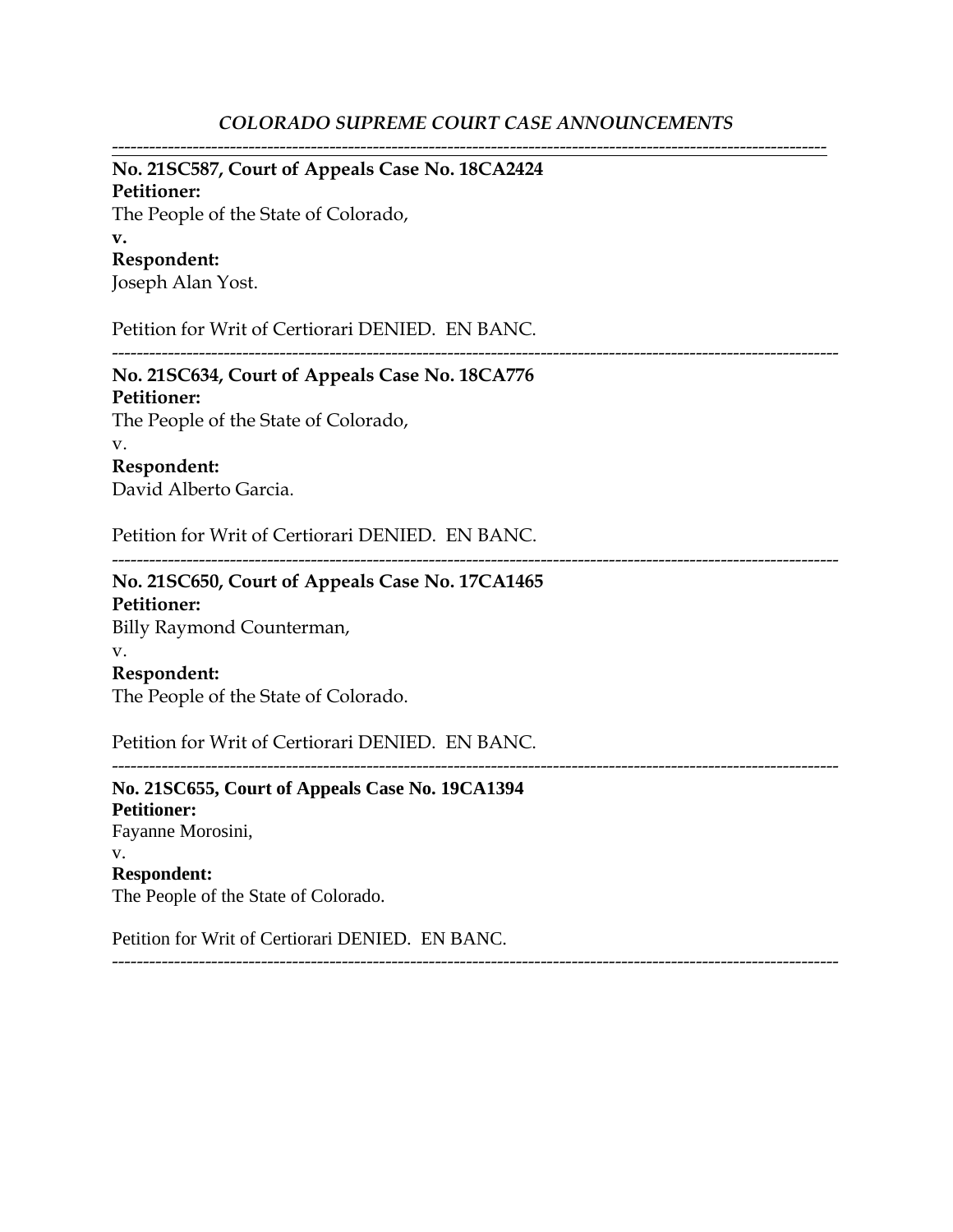#### ------------------------------------------------------------------------------------------------------------------- **No. 21SC683, Court of Appeals Case No. 18CA480**

### **Petitioner:**

Steven Curtis,

v.

# **Respondent:**

The People of the State of Colorado.

Petition for Writ of Certiorari DENIED. EN BANC.

# --------------------------------------------------------------------------------------------------------------------- **No. 21SC700, Court of Appeals Case No. 20CA1179**

**Petitioner:**

Town of Vail, a Colorado home rule municipality,

v.

# **Respondents:**

Village Inn Plaza-Phase V Condominium Association, a Colorado non-profit corporation; Richard L. Liebhaber, an individual; Steve Cady, an individual; Griffin Development, LLC, a Texas limited liability company; Chris J. Anderson, an individual; Jennifer A. Anderson, an individual; John J. Glenn, an individual; Leslie D. Glenn, an individual; VVI, LLC, a Colorado limited liability company; Karin Wagner, as Trustee for the Karin Wagner Revocable Inter Vivos Trust; Potamus Bean, LLC, a Texas limited liability company; Meadow Drive Ventures, Inc., a Colorado corporation; Staufer Commercial, LLC, a Colorado limited liability company; and Vail Village Inn, Inc., a Colorado corporation.

Petition for Writ of Certiorari DENIED. EN BANC.

--------------------------------------------------------------------------------------------------------------------- **No. 21SC701**, **Court of Appeals Case No. 20CA101 Petitioner:** 335 Lake Ave., LLC, v. **Respondent:** Bank of America.

Petition for Writ of Certiorari DENIED. EN BANC.

---------------------------------------------------------------------------------------------------------------------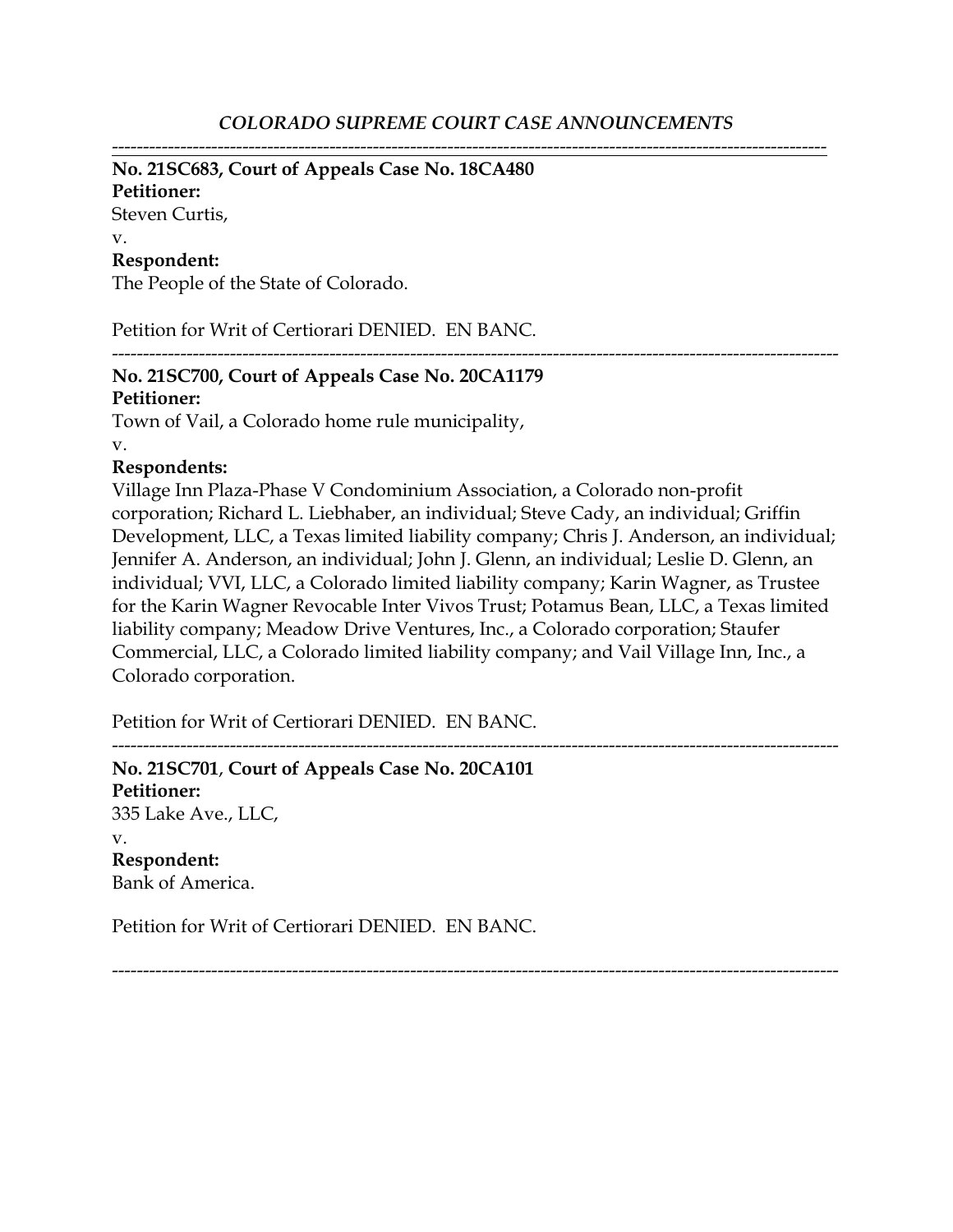-------------------------------------------------------------------------------------------------------------------

### N**o. 21SC706, Court of Appeals Case No. 20CA835**

#### **Petitioner:**

James Arthur Martin,

#### v.

#### **Respondent:**

Sharon Rose Dumas f/k/a Sharon Martin.

Petition for Writ of Certiorari DENIED. EN BANC.

---------------------------------------------------------------------------------------------------------------------

#### **No. 21SC751, Court of Appeals Case No. 18CA780 Petitioner:**

The People of the State of Colorado,

# v.

**Respondent:**

Michael Anthony Dupont.

Petition for Writ of Certiorari DENIED. EN BANC.

---------------------------------------------------------------------------------------------------------------------

# **No. 21SC879, Court of Appeals Case No. 18CA1799 Petitioner:**

Joseph William Barela,

#### v. **Respondent:**

The People of the State of Colorado.

Petition for Writ of Certiorari DENIED. EN BANC.

---------------------------------------------------------------------------------------------------------------------

# **No. 21SC897, Court of Appeals Case No. 20CA501 Petitioner:** Louis Matthew Jett, v. **Respondent:** The People of the State of Colorado.

Petition for Writ of Certiorari DENIED. EN BANC.

---------------------------------------------------------------------------------------------------------------------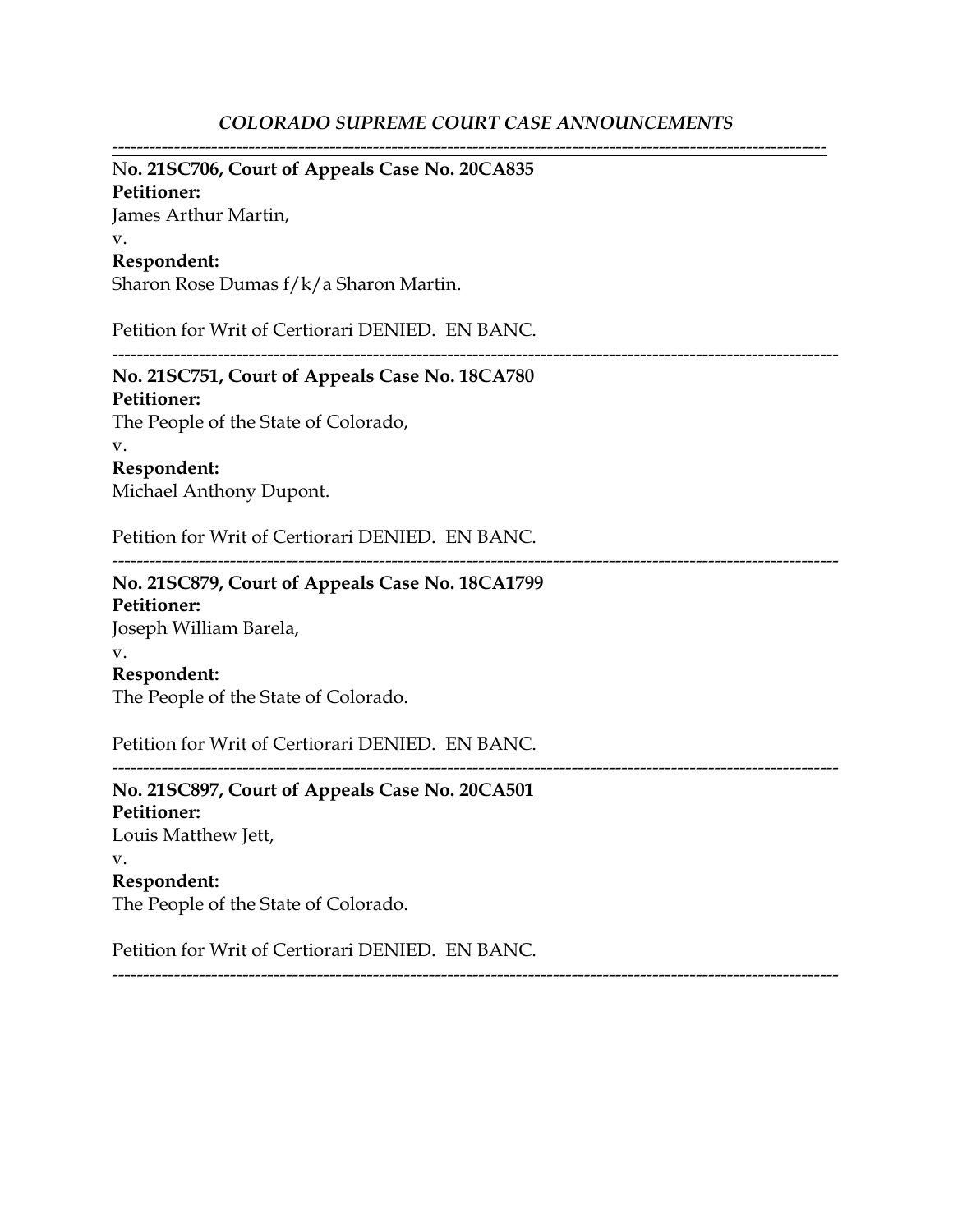-------------------------------------------------------------------------------------------------------------------

# **No. 21SC903, Court of Appeals Case No. 19CA1572**

#### **Petitioner:**

Jaime Alonso Morales Zapata,

#### v.

# **Respondent:**

The People of the State of Colorado.

Petition for Writ of Certiorari DENIED. EN BANC.

#### --------------------------------------------------------------------------------------------------------------------- **No. 21SC909, Court of Appeals Case No. 19CA1970**

**Petitioner:**

Scott Walker,

v.

# **Respondent:**

The People of the State of Colorado.

Petition for Writ of Certiorari DENIED. EN BANC.

---------------------------------------------------------------------------------------------------------------------

# **No. 21SC913, Court of Appeals Case No. 19CA959**

#### **Petitioner:**

Amilcar Leonel Esquivel-Hernandez,

#### v.

# **Respondent:**

The People of the State of Colorado.

Petition for Writ of Certiorari DENIED. EN BANC.

---------------------------------------------------------------------------------------------------------------------

---------------------------------------------------------------------------------------------------------------------

# **No. 21SC921, Court of Appeals Case No. 19CA24 Petitioner:** Teral Stafin Lee,

v.

# **Respondent:**

The People of the State of Colorado.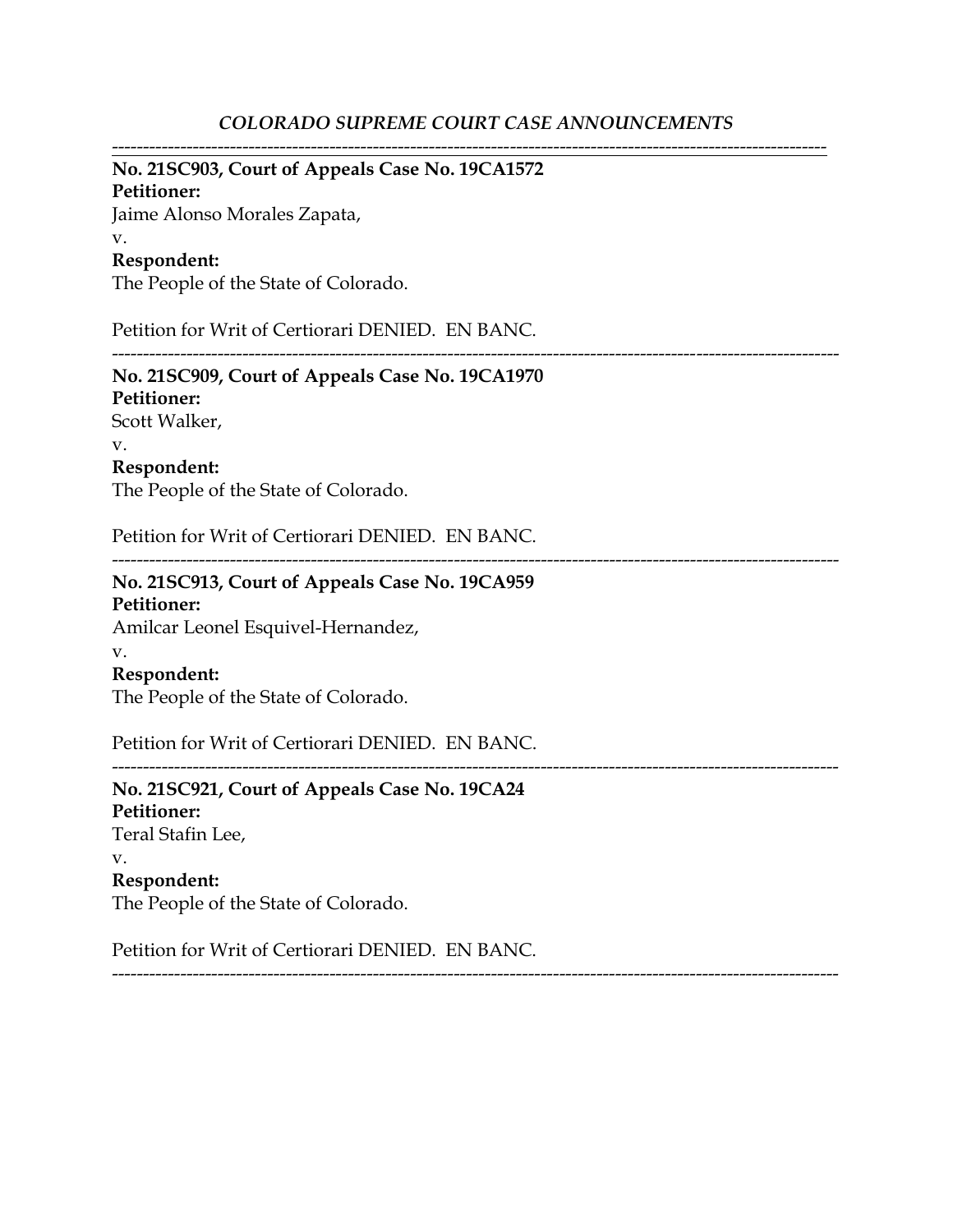-------------------------------------------------------------------------------------------------------------------

# **No. 21SC926, Court of Appeals Case No. 19CA1391**

#### **Petitioner:**

Jake Ricker,

# v.

#### **Respondent:**

The People of the State of Colorado.

Petition for Writ of Certiorari DENIED. EN BANC.

#### --------------------------------------------------------------------------------------------------------------------- **No. 21SC927, Court of Appeals Case No. 20CA719**

**Petitioner:** Chad Allen Disher, v. **Respondent:**

The People of the State of Colorado.

Petition for Writ of Certiorari DENIED. EN BANC.

---------------------------------------------------------------------------------------------------------------------

# **No. 21SC929, Court of Appeals Case No. 20CA235**

**Petitioner:** Joseph Allen Collins, Jr., v. **Respondent:**

The People of the State of Colorado.

Petition for Writ of Certiorari DENIED. EN BANC.

---------------------------------------------------------------------------------------------------------------------

---------------------------------------------------------------------------------------------------------------------

# **No. 21SC937, El Paso County District Court Case No. 21CV30601**

**Petitioner:** Tyler Bradley, v. **Respondent:** The People of the State of Colorado.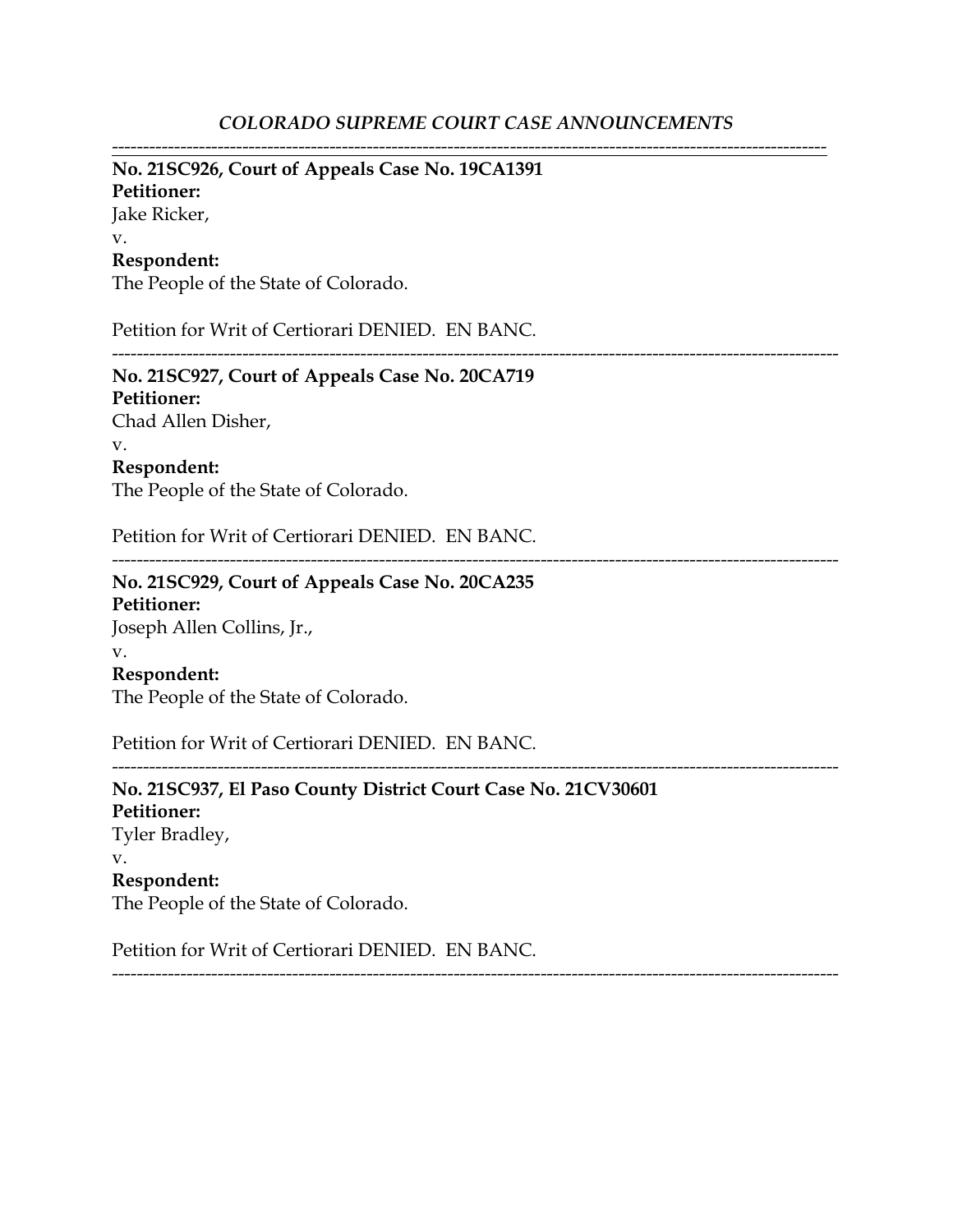-------------------------------------------------------------------------------------------------------------------

# **No. 21SC941, Court of Appeals Case No. 20CA1046**

**Petitioner:**

Gabriel Gonzalez,

v.

#### **Respondent:**

The People of the State of Colorado.

Petition for Writ of Certiorari DENIED. EN BANC.

---------------------------------------------------------------------------------------------------------------------

# **No. 21SC944, Court of Appeals Case No. 19CA1829**

**Petitioner:** Lynn Shadow Schneider, v. **Respondent:** The People of the State of Colorado.

Petition for Writ of Certiorari DENIED. EN BANC.

---------------------------------------------------------------------------------------------------------------------

# **No. 22SC1, Court of Appeals Case No. 19CA1239**

**Petitioner:**

Joseph Benjamin Snodgrass,

#### v.

#### **Respondent:**

The People of the State of Colorado.

Petition for Writ of Certiorari DENIED. EN BANC.

---------------------------------------------------------------------------------------------------------------------

---------------------------------------------------------------------------------------------------------------------

**No. 22SC11, Court of Appeals Case No. 19CA714 Petitioner:** Jacob Sanchez, v. **Respondent:**

The People of the State of Colorado.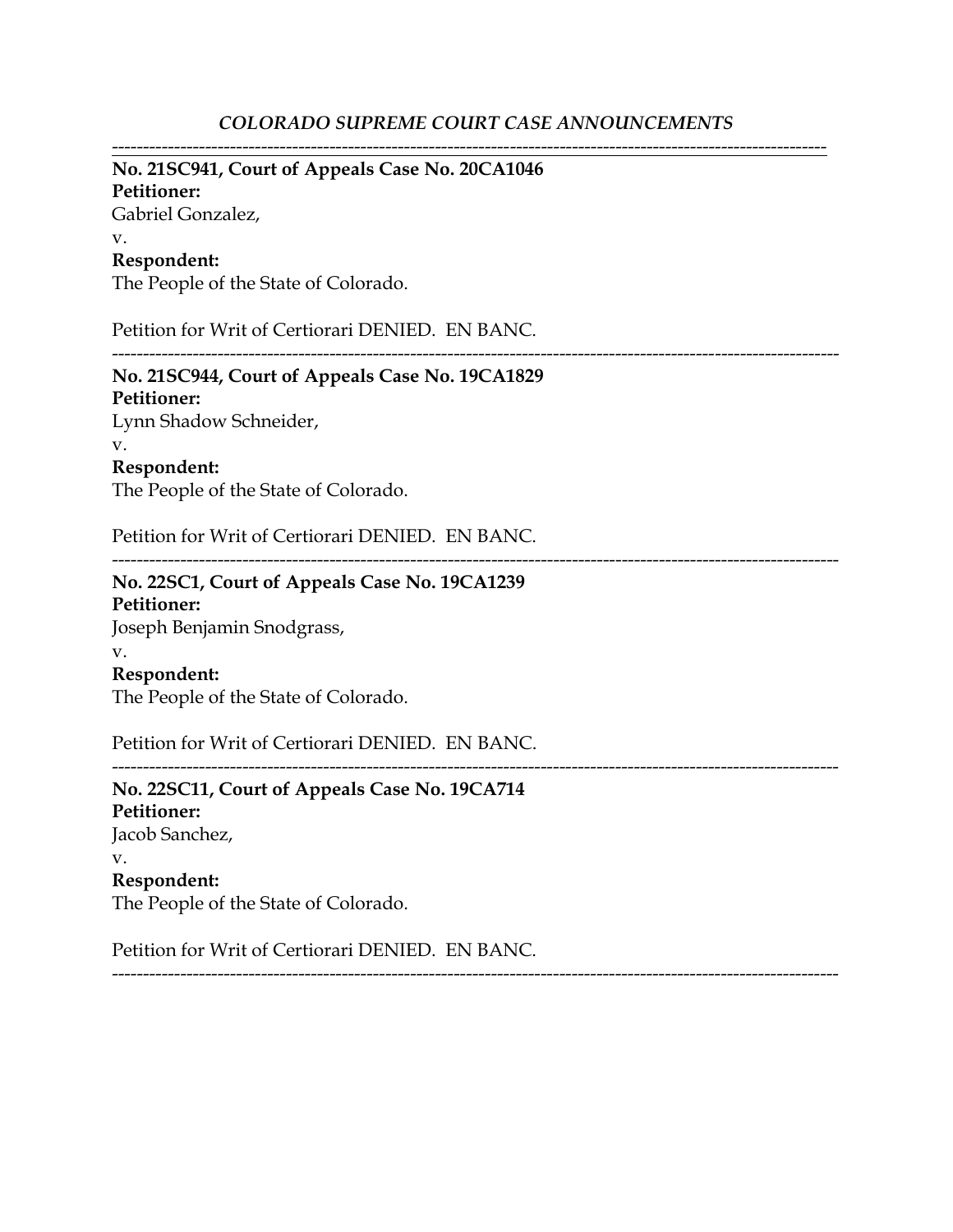-------------------------------------------------------------------------------------------------------------------

### **No. 22SC17, Court of Appeals Case No. 18CA1753**

#### **Petitioner:**

Vincent Fernando Garcia, v.

#### **Respondent:**

The People of the State of Colorado.

Petition for Writ of Certiorari DENIED. EN BANC.

---------------------------------------------------------------------------------------------------------------------

# **No. 22SC19, Court of Appeals Case No. 18CA2390**

**Petitioner:** Raul Alejandro Paz, v. **Respondent:** The People of the State of Colorado.

Petition for Writ of Certiorari DENIED. EN BANC.

---------------------------------------------------------------------------------------------------------------------

---------------------------------------------------------------------------------------------------------------------

# **No. 22SC22, Court of Appeals Case No. 19CA607 Respondent:**

The People of the State of Colorado,

#### **In the Interest of**

#### **Petitioner:**

L. B. Petition for Writ of Certiorari DENIED. EN BANC. ---------------------------------------------------------------------------------------------------------------------

#### **No. 22SC25, Court of Appeals Case No. 18CA1529**

**Petitioner:** Kenneth Michael Weber, v. **Respondent:** The People of the State of Colorado.